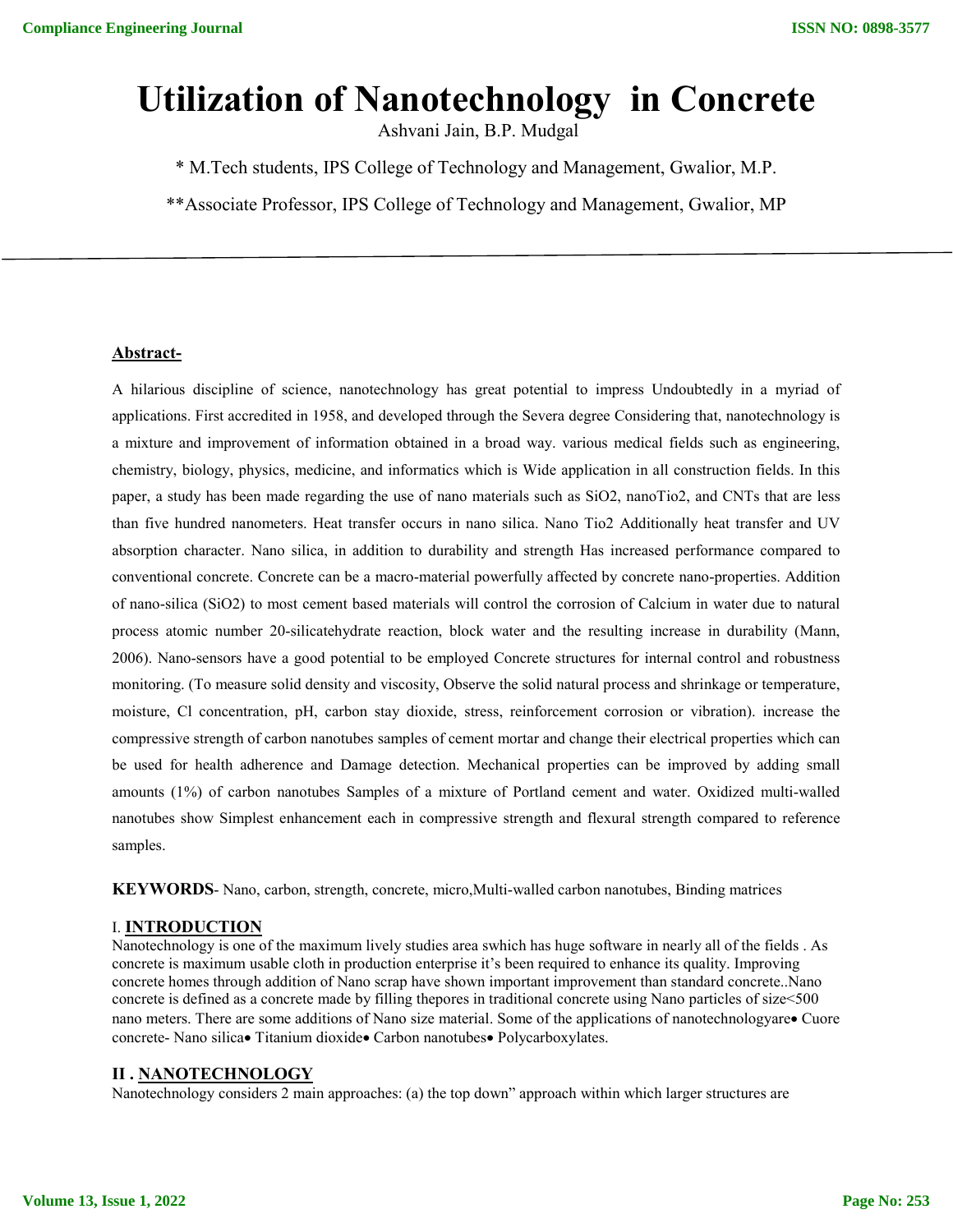reduced in size to the nanoscale whereas maintaining their original properties while not atomic-level management (e.g. miniaturisation within the domain of electronics) or deconstructed from larger structures into their smaller composite components , (b) the bottom-up" approach, conjointly referred to as , ,,, molecular nanotechnology" or ,,, molecular manufacturing" (example: www.nano.gov) in which materials are built from atoms or molecular parts through a method of assembly or self-assembly. engineering encompasses two main approaches: the "top-down" approach, in which larger structures are reduced in size to the nanoscalewhile maintaining their original properties while not atomic-level management or deconstructed from the larger structures into their smaller composite parts. The "bottom-up" approach is additionally referred to as because the "molecular producing" or "molecular engineering". during this approach materials are built from atoms or molecular parts through a method of assembly or self assembly. whereas most modern technologies place confidence in the "top-down" approach, molecular nanotechnology holds the nice promise for breakthroughs in materials and manufacturing electronics, drugs and health care, energy, biotechnology, info technology, and national security.

# **III . TYPES OF NANOMATERIALS**

The remarkable chemical and physical properties of materials at the micromillimetre scale alter novel applications starting from structural strength improvement to self-cleaning propertie. Consequently, various nonmaterial's are used within the concrete to make it a real "smart" material.

#### **Coarse Aggregate**

Coarse-grained mixtures won't tolerate a sieve with 4seventy five metric linear unit openings..Those particles that are preponderantly preserved on the 4.75 mm sieve and can pass through 3-inch screen, are referred to as coarse aggregate. The coarser the aggregate, the additional economical the mix. Larger items provide less area of the particles than identical volume of tiny pieces. Use of the biggest permissible maximum size of coarse aggregate permits a discount in cement and water requirements. exploitation aggregates larger than the utmost size of coarse aggregates permissible may end up in interlock and type arches or obstructions inside a concrete form. that enables the world below to become a void, or at best, to become crammed with finer particles of sand and cement solely and results during a weakened area. they're shown in fig.1 For Coarse Aggregates in Roads following properties are desirable Strength

Fig.1Coarse Aggregate



- 1. Hardness
- 2. Toughness
- 3. Durability
- 4. Shape of aggregates
- 5. Adhesion with bitumen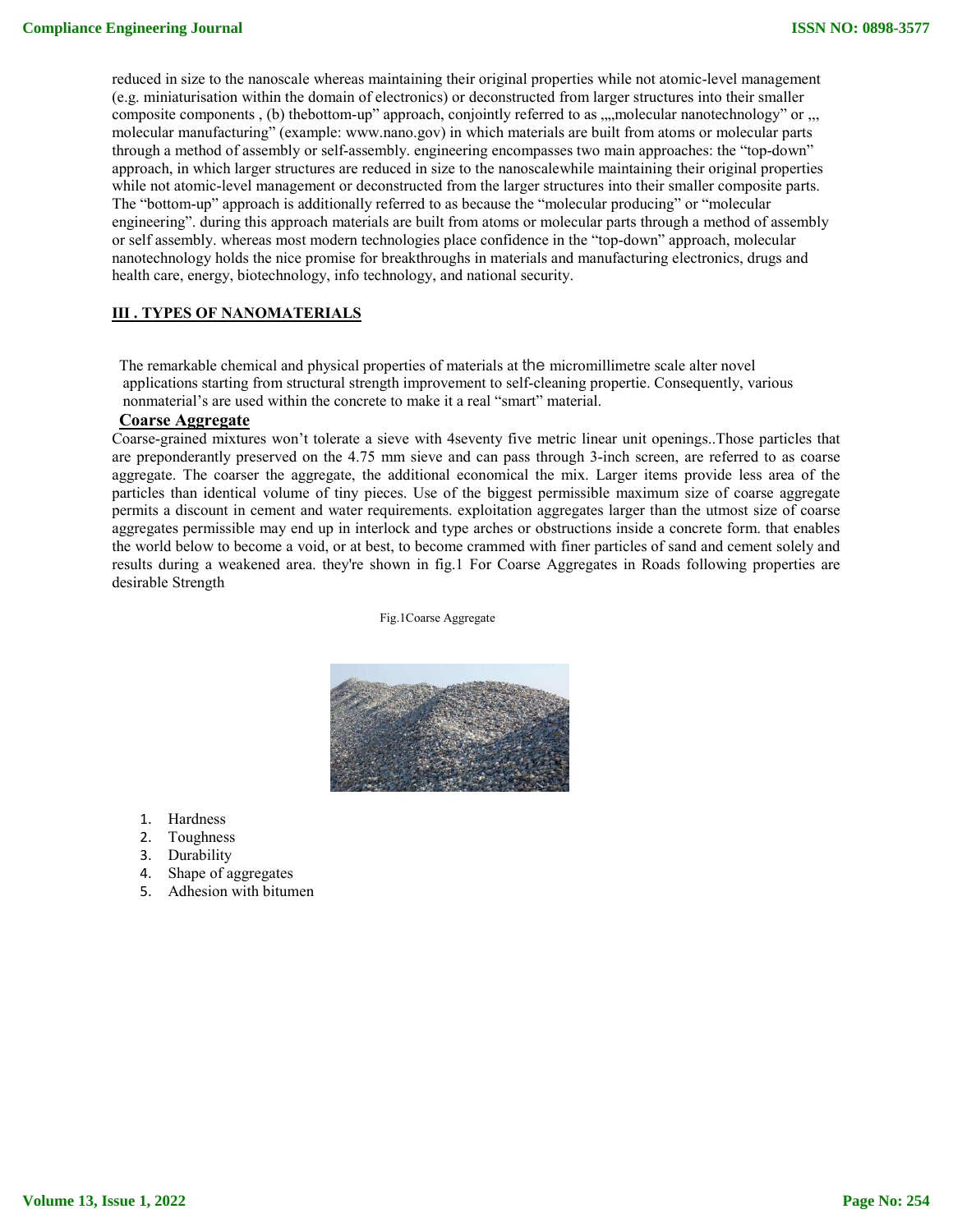# **Fine Aggregate**

The other sort of mixtures are those particles passing the 9.5 metric linear unit (3/8 in.) sieve, nearly entirely passing the 4.75 mm (No. 4) sieve, associate degreed preponderantly preserved on the seventy five  $\mu$ m (No. 200) sieve are known as fine aggregate. For enlarged workability and for economy as mirrored by use of less cement, the fine aggregate ought to have a rounded shape. the aim of the fine aggregate is to fill the voids within the coarse aggregate and to act as a workability agent In concrete, an mixture is hired for its economic system factor, to reduce any cracks and most importantly to deliver energy to the structure. they're shown in fig.2

|  |  |  | Fig.2 Fine Aggregate |
|--|--|--|----------------------|
|--|--|--|----------------------|



#### **Fly Ash**

Fly ash is that the with the aid of using product acquired in the combustion of coal to get energy. it is a waste count number and has no opportunity use in strength vegetation. the employment of fly ash additionally reduces the power call for of cement vegetation moreover as reduces the area needed for its merchandising so lowering the environmental effect of every cement concrete production and thermal strength vegetation. Generally ash is modified thru 25% of Portland cement in concrete to get smart energy and durability. The belongings of fly ash made is predicated upon on form of coal getting applied in energy vegetation, nature of combustion process. and additionally the fly ash homes appropriate to be utilized in cement can be used for concrete production. evaluation at severs locations in the global has located that concrete inside which cement become changed with fly ash, the concrete whilst now no longer cement presented outstanding overall performance in short time period and destiny electricity of concrete and its workability relative to apply of regular Portland cement concrete. in



fig.3 flyash

# **Iron OxideFerric Oxide (Nanofe2o3)**

Iron oxides aren't unusual place favorer compounds and can also effortlessly be synthesized within side the laboratory. There are sixteen iron oxides, which include oxides, hydroxides, and oxide-hydroxides. These minerals are a end result of aqueous reactions below diverse redox and pH conditions. They have the primary composition of Fe, O, and/or OH, however fluctuate withinside the valency of iron and universal crystal structure. Some of the crucial iron oxides are goethite, akaganeite, lepidocrocite, magnetite, and hematite.1, 2, 3

Iron oxide (IO) nanoparticles encompass maghemite (γ-Fe2O3) and/or magnetite (Fe3O4) debris with diameters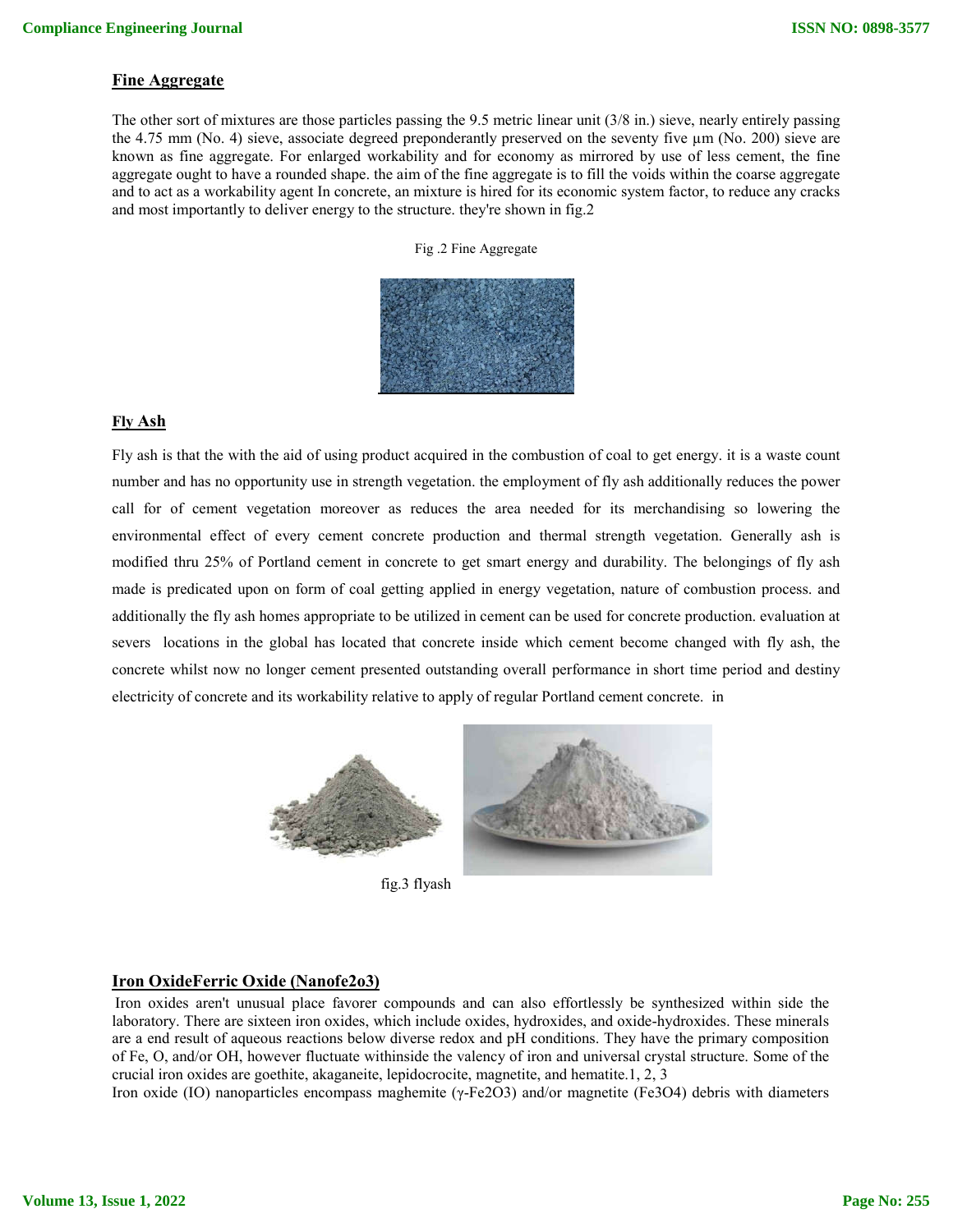starting from 1 and a hundred nanometer and locate programs in magnetic facts storage, biosensing, drug-transport .4,5,6,7 In nanoparticles (NPs), the floor region to quantity ratio will increase significantly. This permits a substantially better binding ability and brilliant dispensability of NPs in solutions. Magnetic NPs, with sizes among 2 and 20 nm show superparamagnetism, i.e their magnetization is zero, withinside the absence of an outside magnetic area and that they may be magnetized with the aid of using an outside magnetic source. This belongings gives extra balance for magnetic nanoparticles in solutions.



Fig .4 Iron oxide nanoparticles

Silver nanoparticles are nanoparticles of silver of among 1 nm and 102 nm in length. typically used silver nanoparticles are spherical, but diamond, octagonal, and thin sheets are common.Their extraordinarily big floor region allows the coordination of a extensive quantity of ligands. Silver nanoparticles (AgNPs) are an increasing number of utilized in numerous fields, consisting of scientific, meals,meals, fitness care, consumer, and business purposes, because of their distinct bodily and chemical . These include optical, electric, and thermal, excessive electric conductivity, and organic properties. due to their abnormal properties, they want been used for lots applications, collectively with as medication agents, in business, household, and healthcare-associated products, in purchaser products, scientific tool coatings, optical sensors, and cosmetics, within side the pharmaceutical industry, the meals industry, in diagnostics, orthopedics, drug delivery, as malignant neoplasm agents, and feature in the long run elevated the tumor-killing outcomes of anticancer drugs]. Recently, AgNPs are ofttimes hired in numerous textiles, keyboards, wound dressings, and medication devices. Nanosized gold-bearing debris are distinct and can substantially modification bodily, chemical, and organic properties

due to their floor-to-quantity ratio; therefore, those nanoparticles are exploited for numerous purposes. which will meet the want of AgNPs, numerous methods had been followed for synthesis. Generally, fashionable bodily and chemical techniques appear like extraordinarily pricey and hazardous. Interestingly, biologically-organized AgNPs display excessive yield, solubility, and excessive stability.Among many manmade techniques for AgNPs, organic techniques appear like simple, rapid, non-toxic, dependable, and green procedures which can flip out well-described length and morphology under optimized situations for translational research. within side the end, a inexperienced chemistry method for the synthesis of AgNPs suggests quite a few promise.

The researchers located that silver nanoparticles had a damaging end result on cells, suppressing cell increase and multiplication and causing necrobiosis relying on concentrations and duration of exposure. ... In particular, the two hundred nm silver debris brought on a concentration-structured boom in DNA harm within side the human cells.



Fig 5 : Silver Nanoparticles

Over the last decade silver nanoparticles have found application in catalysis, optics, electronics and other areas due to unique size-dependent optical, electrical and magnetic's properties. Currently most of the applications of silver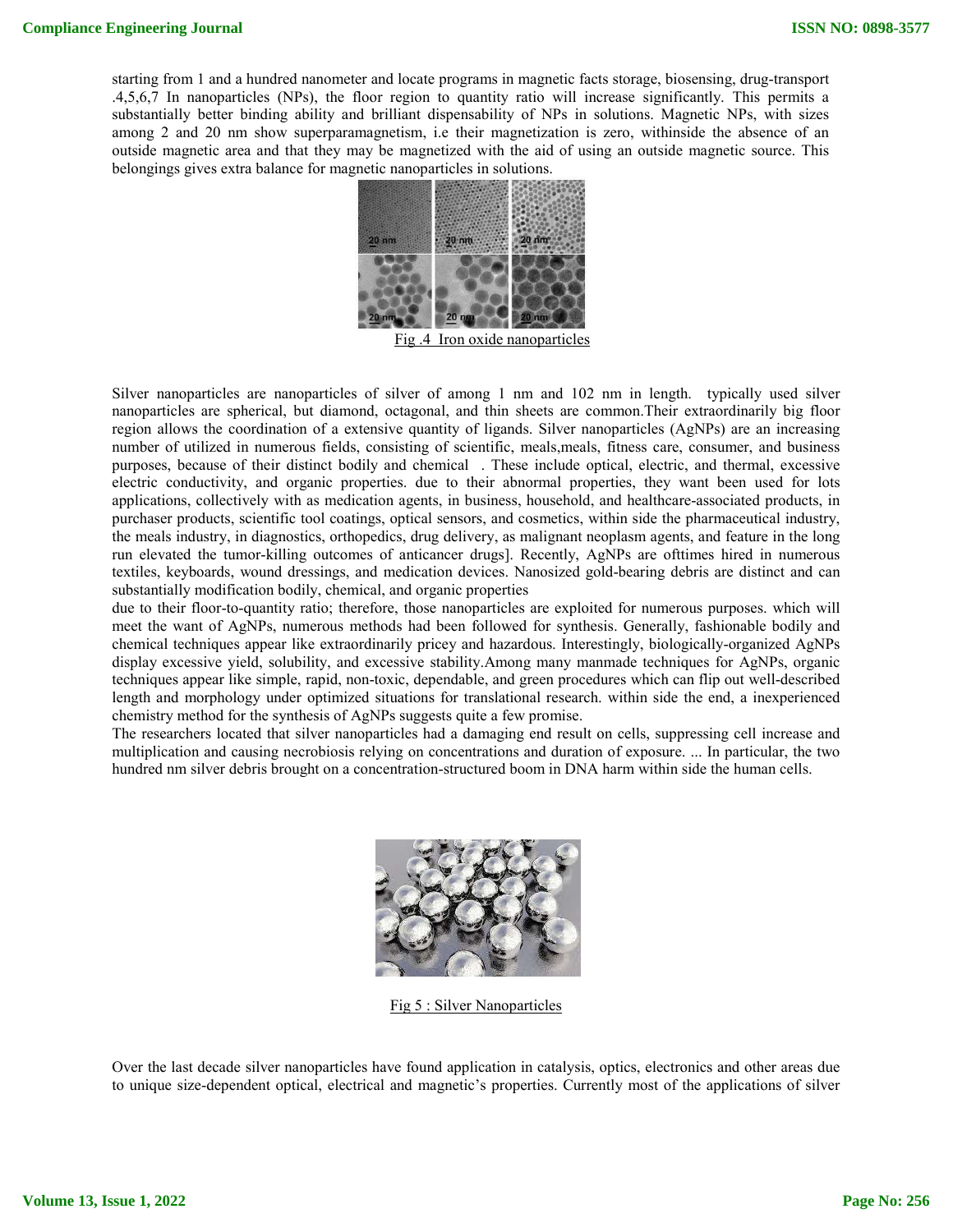nanoparticles are in antibacterial/antifungal agents in biotechnology and bioengineering, textile engineering, water treatment, and silver-based shopper products.

# **Carbon nanotubes (CNTs)**

Are cylindrical giant molecules consisting of a polygonal shape arrangement of hybridized carbon atoms, which can by shaped by rolling up one sheet of graphene (single-walled carbon nanotubes, SWCNTs) or by rolling up multiple sheets of geographer (multiwall carbon nanotubes, MWCNTs

what-is-meant-by-carbon-nanotubes/ Carbon nanotubes (CNTs) are cylindrical massive molecules consisting of a hexangular arrangement of hybridized carbon atoms, which can by shaped by rollinga single sheet of graphene (single-walled carbon nanotubes, SWCNTs) or by rolling up multiple sheets of graphene (multiwalled carbon nanotubes, MWCNTs).

Carbon nanotubes (CNTs) are sp2 nanocarbon materials with tubular structures composed of rolled-up graphene sheets additionally to distinctive nanostructures, they exhibit outstanding properties, some derived from the similar properties of atomic number 6and a few from their one-dimensional aspects. reckoning on their chirality, CNTs may be either semiconductors or metals. In theory, antimonies CNTs will carry an electrical current density of four  $\times$  109 A/cm2, that is quite 103 times bigger than that of metals admire copper. due to their 1D conductivity, CNTs exhibit flight transport on the tube direction, leading to high intrinsic mobility, olympian that of the many semiconductors. Their mechanical enduringness is far larger than that of steel, and their thermal conduction is best than that of diamond. In addition, as a result of their distinctive cannular structures with little diameters, CNTs have terribly high facet ratio, generally bigger than 103, and huge expanse of quite  $13*100$  m $2/g$ , as a result of their constituents are carbon atoms, CNTs are very lightweight, and their density is common fraction of that of steel. Furthermore, CNTs are extremely with chemicals stable and resist just about any chemical impact unless they're at the same time exposed to high temperatures and oxygen. These blessings build CNTs ideal candidate for several applications: electronic devices as well as transistors, electron-field emitters, chemical/electrochemical sensors, biosensors, lithium-ion batteries, H storage cells, super capacitors, and electrical shielding devices.



Fig.7**:** Carbon nanotubes(link.springer.com)

Carbon Nanotubes are the potential candidates for the utilization as nanoreinforcements in cement-based materials. They exhibit extraordinary strength with modulii of snap on the order of TPa and strength within the vary of grade point average and that they have distinctive electronic and chemical properties.

# **THEY ARE OF THREE TYPES:**

# **Single-wall carbon nanotubes (SWCNTs)**

Single-wall carbon nanotubes (SWCNTs) that are normally capped at the ends. They have a only single cylindrical wall. The shape of a SWNT may be visualized as a layer of graphite, a unmarried atom thick, referred to as graphene, that's rolled into a unbroken cylinder. Most SWNT typically have a diameter of close to 1 nanometer. The tube length, however, can be many 1000 of times longer. SWNT are more pliable yet harder to make than MWNT. They may be twisted , flattened, and bent into small circles or round sharp bends with out breaking

# **Multi-wall carbon nanotubes (MWCNTs)**

Multi-wall nanotubes can seem both withinside the shape of a coaxial meeting of SWNT comparable toA coaxial cable, or as a unmarried sheet of graphite rolled into the form of a scroll. rolled into the shape of a scroll. The diameters of MWNT are typically in the range of 05 nm to 50 nm. The interlayer distance in MWNT is close to the distance b/w graphene layers in graphite.easier to MWNT are less difficult to supply in excessive extent portions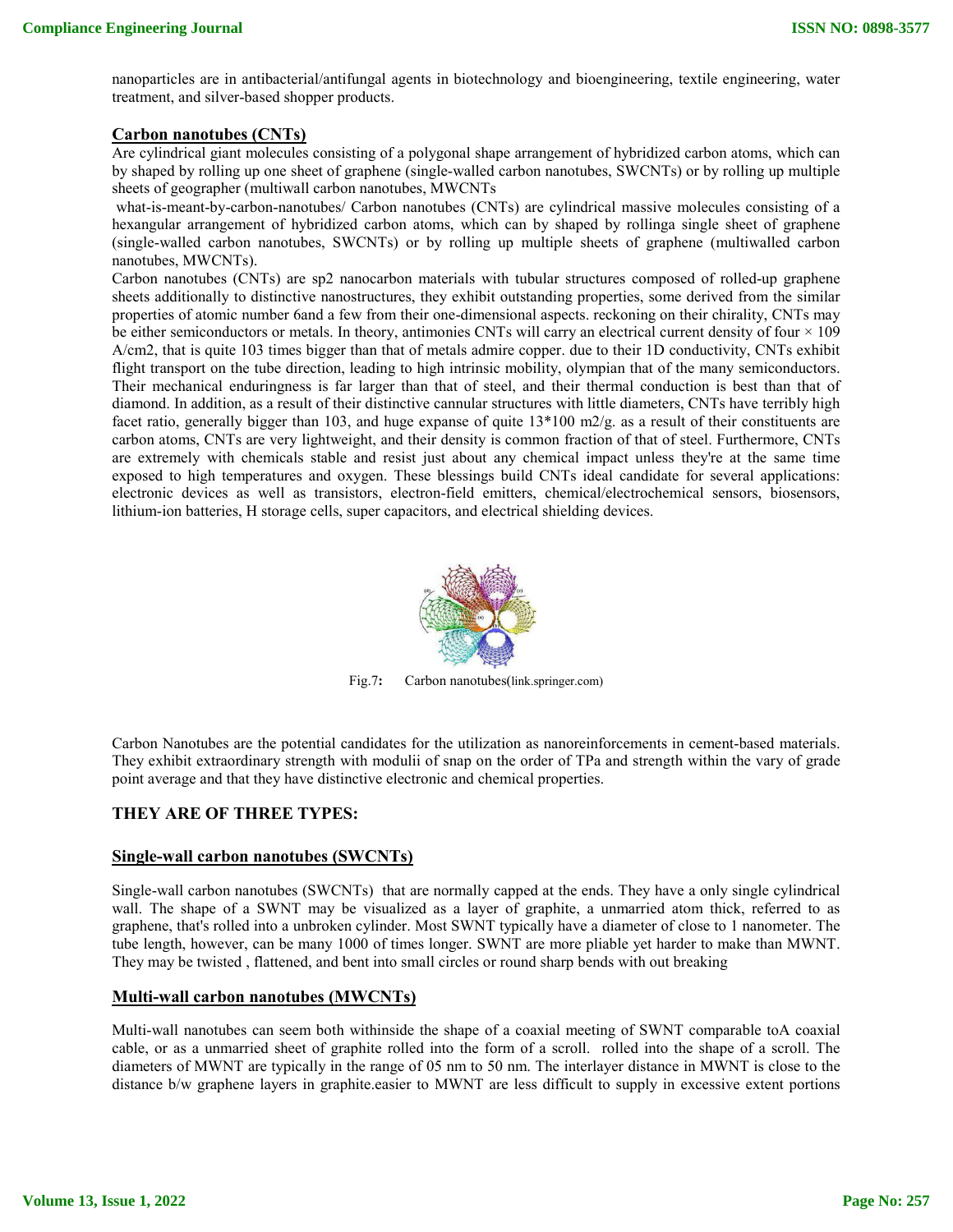than SWNT.. However, the structure of MWNT is less well understood because of its greater complexity and variety.

#### **Double-wall Nanotubes (DWNT)**

Double-wall nanotubes (DWNT) are an crucial sub-phase of MWNT. These substances integrate comparable morphology and different homes of SWNT, at the same time as drastically enhancing their resistance to chemicals. This belongings is specifically crucial whilst capability is needed to feature new homes to the nanotube. Since DWNT are a artificial combo of each SWNT and MWNT, they showcase the electric and thermal balance of the latter and the ability of the former.

# **PROPERTIESOFCARBON NANOTUBES**

(i) **Strength -**The carbon atoms of graphene (a single sheet of graphite) form a planar honeycomb lattice, in which each atom is established to a few neighboring atoms thru a sturdy chemical bond. These robust bonds make the basal-plane elastic modulus of graphite one in each of the maximum crucial among any appeared material. Therefore, CNTs are anticipated to be the last high-electricity fibers. SWNTs are stiffer in contrast to steel and are especially evidence in opposition to damage from physical forces. When the top of a nanotube is pressed, it bends with out inflicting any harm to the top, and at the elimination of the force, the top returns to its unique state.Due to this property, CNTs are very useful as probe guidelines for very high-selection scanning probe microscopy.

# (ii) **Thermal –**

The carbon atoms of graphene (a unmarried sheet of graphite) shape a planar honeycomb lattice, which each atom is established to a few neighboring atoms thru a sturdy chemical bond. These robust bonds make the basal-plane elastic modulus of graphite one in each of the maximum crucial among any appeared material. Therefore, CNTs are anticipated to be the last high-electricity fibers. SWNTs are stiffer in contrast to steel and are especially evidence in opposition to damage from physical forces. When the top of a nanotube is pressed, it bends with out inflicting any harm to the top, and at the elimination of the force, the top returns to its unique state.Due to this property, CNTs are very useful as probe guidelines for very high-selection scanning probe microscopy.

#### **(iii) High electrical conductivity**

There has been massive realistic hobby within side the conductivity of CNTs. CNTs with precise mixtures of M and N (structural parameters indicating how a good deal the nanotube is twisted) may be pretty carrying out, and for this reason may be taken into consideration as steel. Their conductivity has been proved to be a characteristic in their diameter in addition to their chirality (diploma of twist). CNTs may be both semi-carrying out or steel of their electric behavior.

#### (iv) **Stabilization Using CNT**

Soil cement is extremely weak in tensile and flexural strength due to its brittleness. Thus, cracks tend to propagate quickly as the soil cement is put through undue stress in tension and by using a few amount of CNT which they have unique specific .Additional CNT can lead to increased durability, decreased brittleness and increased tensile strength, and routine use of large volumes of nontraditional materials like fly ash.

The presence of carbon nanotube (CNT) in a soil cement matrix has the ability to reduce the interparticles, spacing, which will promote the development of a more potent and stiffer soil skeleton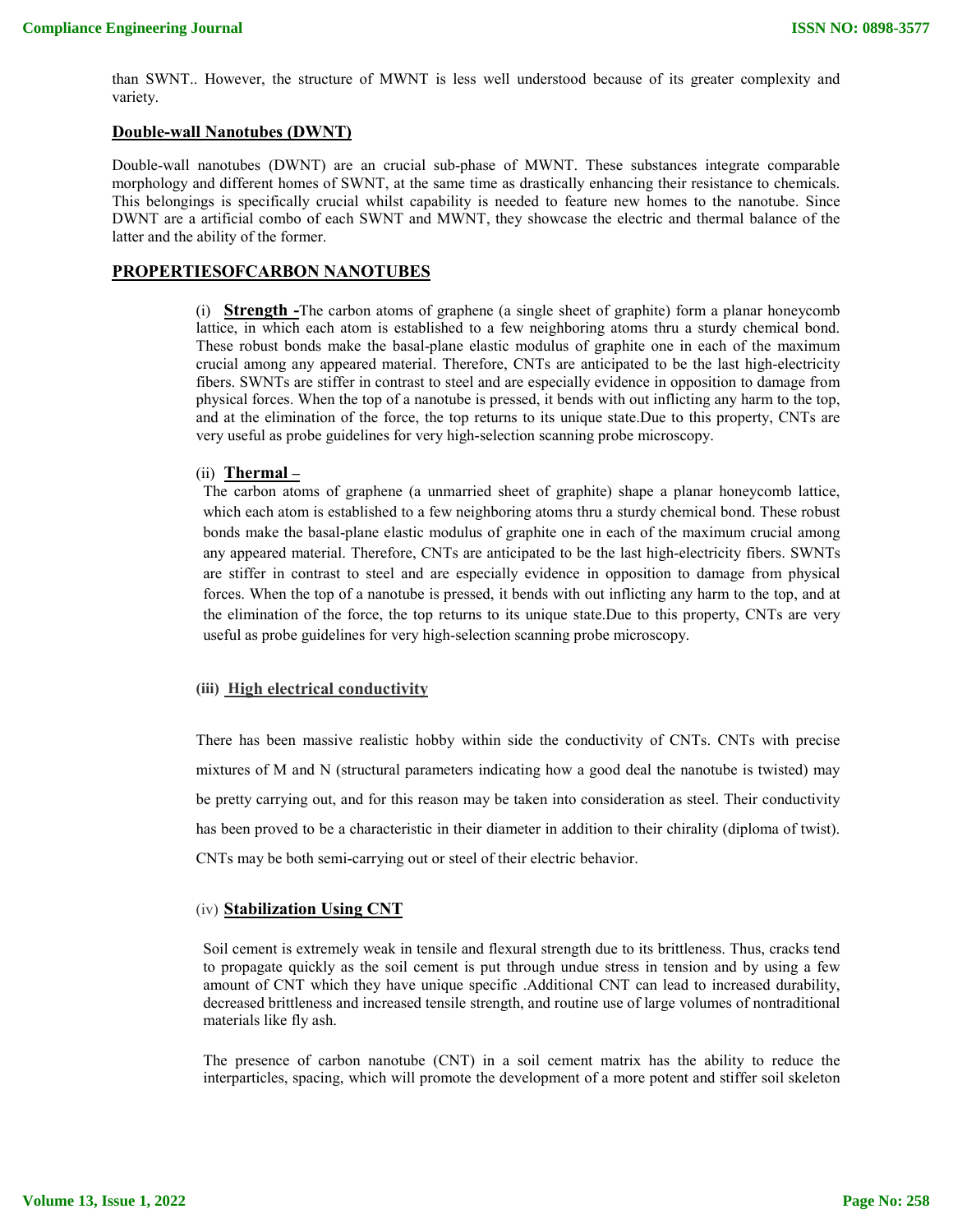matrix collectively with the cementitious materials, consequently enhancing the mechanical residences of the material.

## **APPLICATIONS OF CARBON NANOTUBES**

Nanotechnology has the cap potential to be a key to the cutting-edge worldwide inside aspect the challenge of advent and building substances. nanotechnology in the main

carbon nanotubes.Until these days concrete has on the whole been visible as a structural fabric still nanotechnology particularly carbon nanotubes enables to Make it as amulti-purpose "smart fabre"Following are some of the applications of carbon nanotubes. CNTs in concrete boom its tensile energy. The maximum tensile energy of an character multi-walled carbon nanotube has been examined to be is 63GPA .They assist in controlling the crack propagation.

The addition of CNT to concrete can appreciably beautify a few mechanical in addition to bodily homes of the fabric. Use of carbon nanotubes will increase the energy and sturdiness of cementations composites in addition to for pollution reduction.

When researchers consider nanomaterial reinforcements for concrete, carbon nanotubes come because the first option. Also the studies executed thus far has proven that unmarried and multi-walled nanotubes can produce substances with longevity unequalled withinside the man-made and herbal worlds.

The energy and versatility of carbon nanotubes makes them of ability use in controlling different nanoscale structures, which shows they may have an vital function in nanotechnology engg.

It has been proved that there is ideal interplay among CNTs and cement levels indicating the ability for crack bridging and more suitable pressure transfer.

# **CONCLUSION**

This paper reveals the influence of various nanoparticles on the fresh performance and mechanical performance of HPC. NS, nano-CaCO3, NA, and TiO2 are among the nanomaterials currently researched for the development of nanoconcrete. \*is paper discusses in detail the available information on the workability, compressive strength, and flexural properties of concrete modified with nanoparticles. \*e analyses of the existing literature provide important insights into the role of nanomaterials in improving the performance of concrete. \*is paper also intends to compare the performance of concrete modified by nanoparticles with that of control concrete to obtain more valuable results. therefore, based on a review of more than 25 papers, the conclusions are as follow.the addition of nano-CaCO3 reduces the workability of mortar and concrete with high content of FA, and the workability decreases with the rise in cement replacement.The addition of varied nanomaterials reduces the workability of HPC, reminiscent of NT, Al2O3, and metakaolin. Most studies show that adding nanomaterials (e.g., nano-CaCO3, CNTs, TiO2, and Al2O3) to HPC not solely scale backs the quantity of cement however conjointly promotes the association of C3S and will increase the mechanical properties of concrete. \*e amendment in performance depends on the indefinite quantity, and exceptional the optimum dosage can reduce the strength.

Nanomaterials (a nanometer, nm, and 1\*10-9 m) have smallest particle size and largest surface area. Nanomaterials have great potential in improving properties of the concrete. Until today concrete has primarily been seen as a structural material but nanotechnology can help to make it as multipurpose "smart" functional material.They can improve the overall performance of concrete since they have high surface area to volume ratio providing the potential for tremendous chemical reactivity.

# **REFERENCES**

[1] A. Alsalman, C. N. Dang, and W. Micah Hale, "Developmentof ultra-high performance concrete with locally available

materials," Construction and Building Materials, vol. 133,pp. 135–145, 2017.

[2] P. Zhang, Q. Li, and H. Zhang, "Fracture properties of highperformance concrete containing fly ash," Proceedings of the

Institution of Mechanical Engineers, Part L: Journal of Materials: Design and Applications, vol. 226, no. 2, pp. 170– 176,

2012.

[3] P. Zhang, C.-H.Liu, Q.-F.Li, T.-H. Zhang, and P. Wang,"Fracture properties of steel fiber reinforced high performance concrete containing nano-SiO2 and fly ash," Current Science, vol. 106, no. 7, pp. 980–987, 2014.

[4] N. T. Tran and D. J. Kim, "Synergistic response of blending fibers in ultra-high-performance concrete under high rate